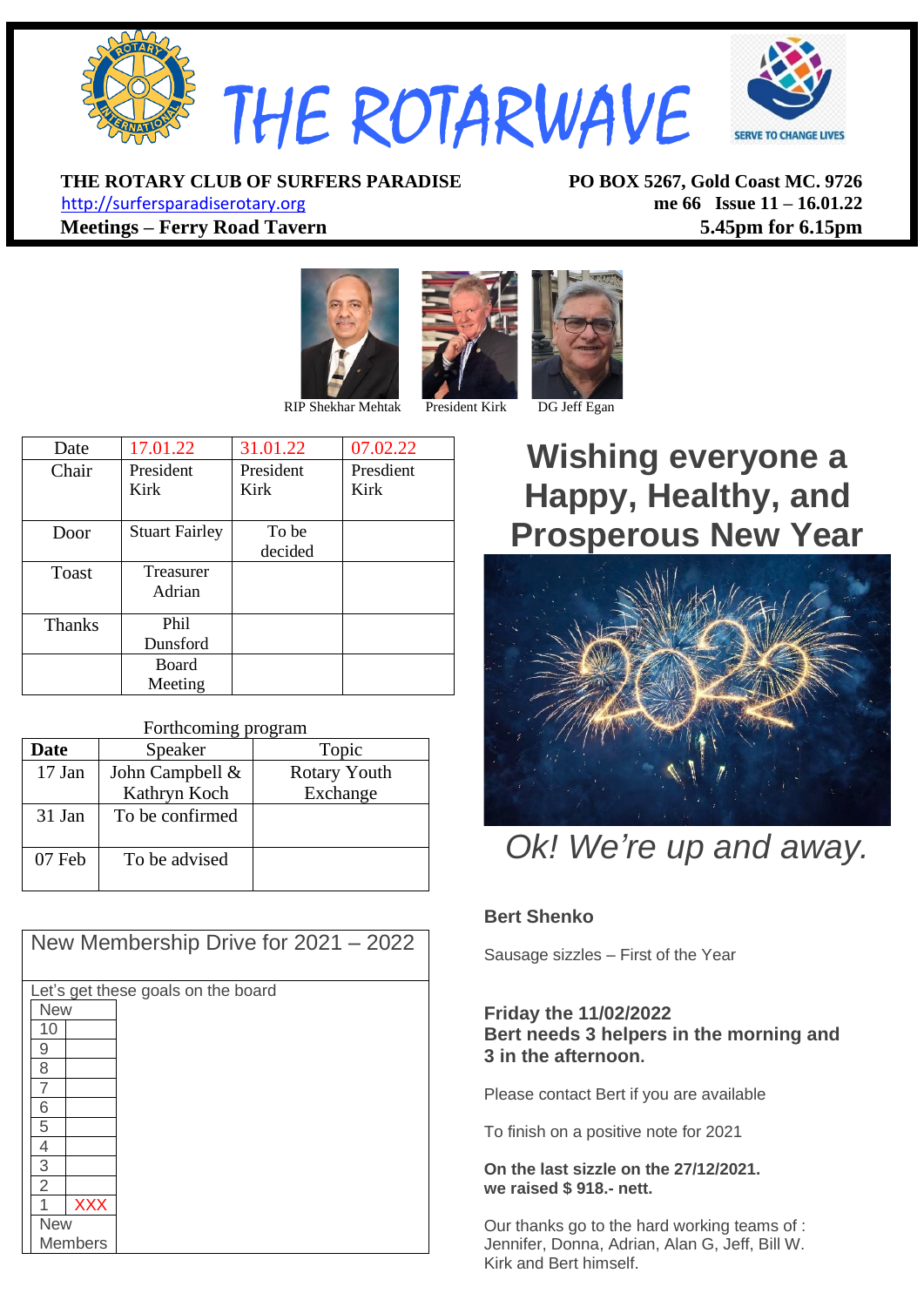Goldeen Wheels Villas History

The original Chairman of Golden Wheel Villas was developer Walter McIntosh, who hailed from Chicago. He was known to never take a backward step!

At the same time he was founding chairman of All Saints Anglican School during the design and construction phase. All Saints recently honoured his memory by naming their Admin building after him. His character is well illustrated by this extract from the headmaster's speech at the ceremony. :

" Walter was a determined, energetic, creative visionary who was always direct in his approach. One never left an encounter with Walter wondering what he might be thinking. He was the perfect person to be our original Chair of the School Council. Walter got things done."

Club members will recognise Walter in those words, and we can all be grateful for his legacy and that of his hard working secretary-treasurer Alan Hughes at Golden Wheel Villas.

Alan Midwood.

#### **END POLIO NOW!**

The Rotary Club of Burleigh Heads presents a prerelease screening of

## **The DUKE Starring Jim Broadbent and Helen Mirren**

Event Cinema – Robina Town Centre 6.30pm arrival for a 7pm screening

Tickets \$20 each

BOOK NOW <https://www.trybooking.com/BWTSB>

### **The pride of Israel is that its technologies will be able to be used by all humanity:**

1. Tel Aviv University is developing a nasal vaccine that will protect people from Alzheimer's and stroke.

2. The Technion, Institute of Technology (Haifa), has developed a simple blood test capable of detecting different types of cancer.

3. The Ichlov Center (Tel Aviv) isolated a protein that makes colonoscopy unnecessary to detect colon

cancer, with a simple blood test. Colon cancer kills about 500,000 people annually.

4. Acne doesn't kill, but does cause anxiety in teens. The Curlight Laboratory has created a cure. Emitting UV rays at high intensity, kills the bacteria that cause acne.

5. The Given Imaging Laboratory has developed a tiny camera in the form of swallowed pills and transmits thousands of photos of the digestive tract. These high-quality photos (2 per second for 8 hours) can detect polyps, cancers, and sources of bleeding. The photos are sent to a chip that stores them and sends them to a computer. At the end of the process, the chamber is eliminated via the rectum.

6. The Hebrew University (Jerusalem) developed an electrical neurostimulator (batteries) that is implanted in the chest of Parkinson's patients, similar to the pacemaker. The emissions from this device block the nerve signals that cause tremors.

7. The simple smell of a patient's breath can detect if a patient has lung cancer. The Russell Berrie Institute for Nanotechnology has created sensors capable of sensing and registering 42 biological markers that indicate the presence of lung cancer without the need for a biopsy.

8. Catheterization can be dispensed with in many cases. Endopat is a device placed between the indicator fingers, which can measure the state of the arteries and predict the possibility of a heart attack in the next 7 years.

9. The University of Bar Ilan studies a new drug that fights viruses through the bloodstream. It is called Vecoy Trap, as it tricks a virus into selfdestruction. Very useful to combat hepatitis, and in the future Aids and Ebola.

10. Israeli scientists at Hadassah Medical Center (Jerusalem) may have discovered the first cure for amyotrophic lateral sclerosis, known as Lou Gehring's disease, in an Orthodox rabbi. Stephen Hawking, a famous British scientist, suffered from this disease and used methods invented by Israeli scientists to communicate.

You will never get this from main-stream media! The world shouldn't live on bad news alone ….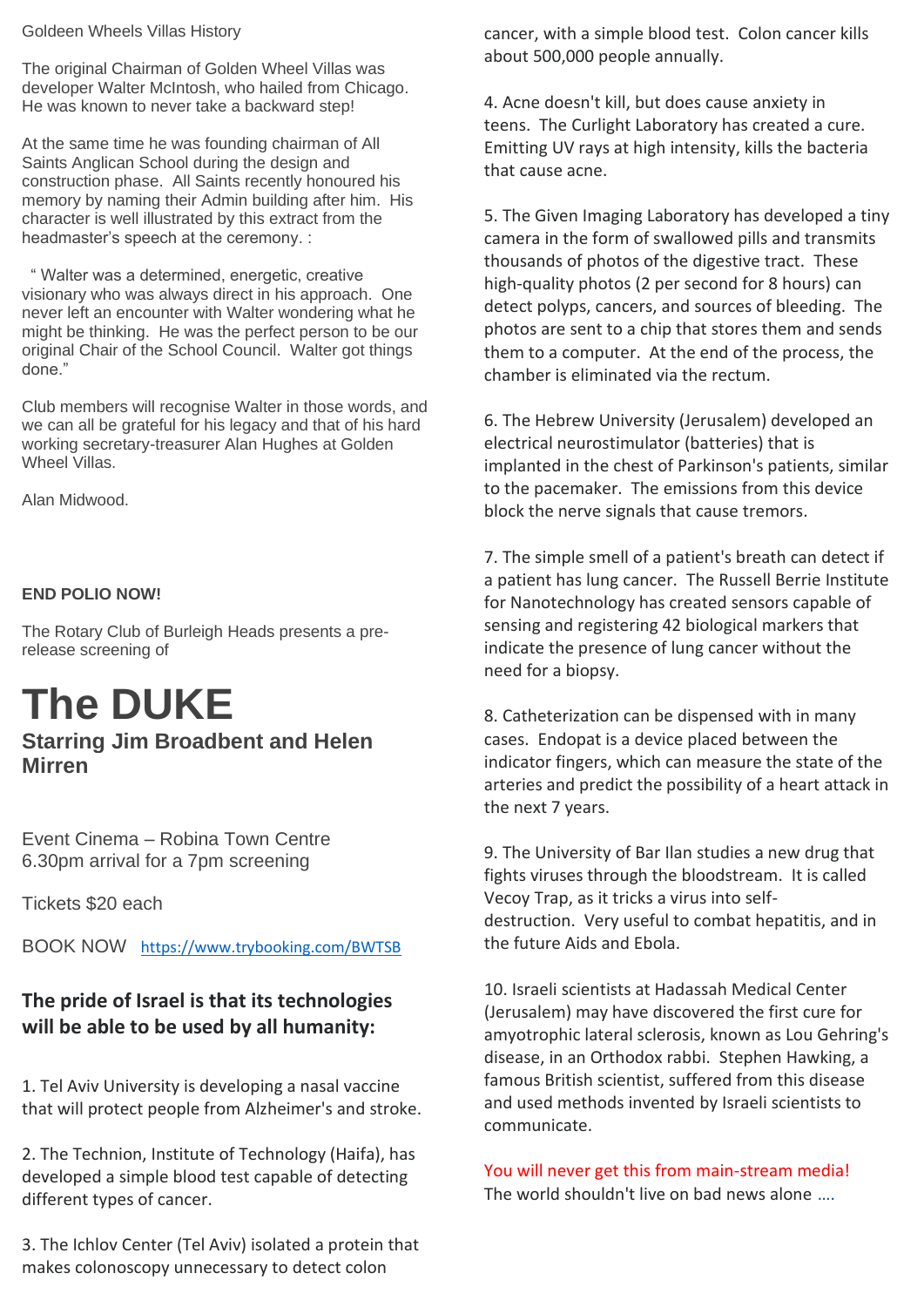## Memories from the past











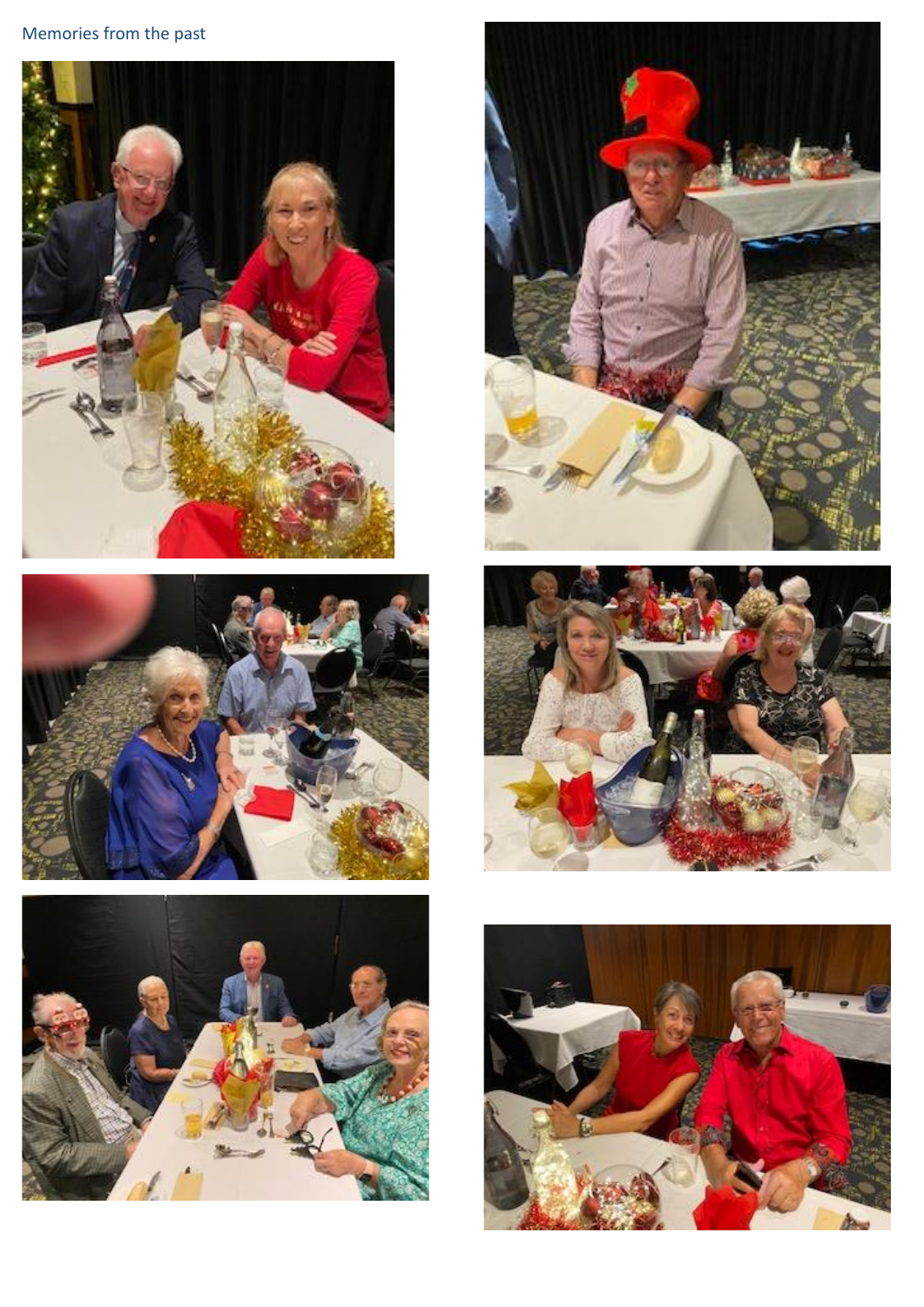